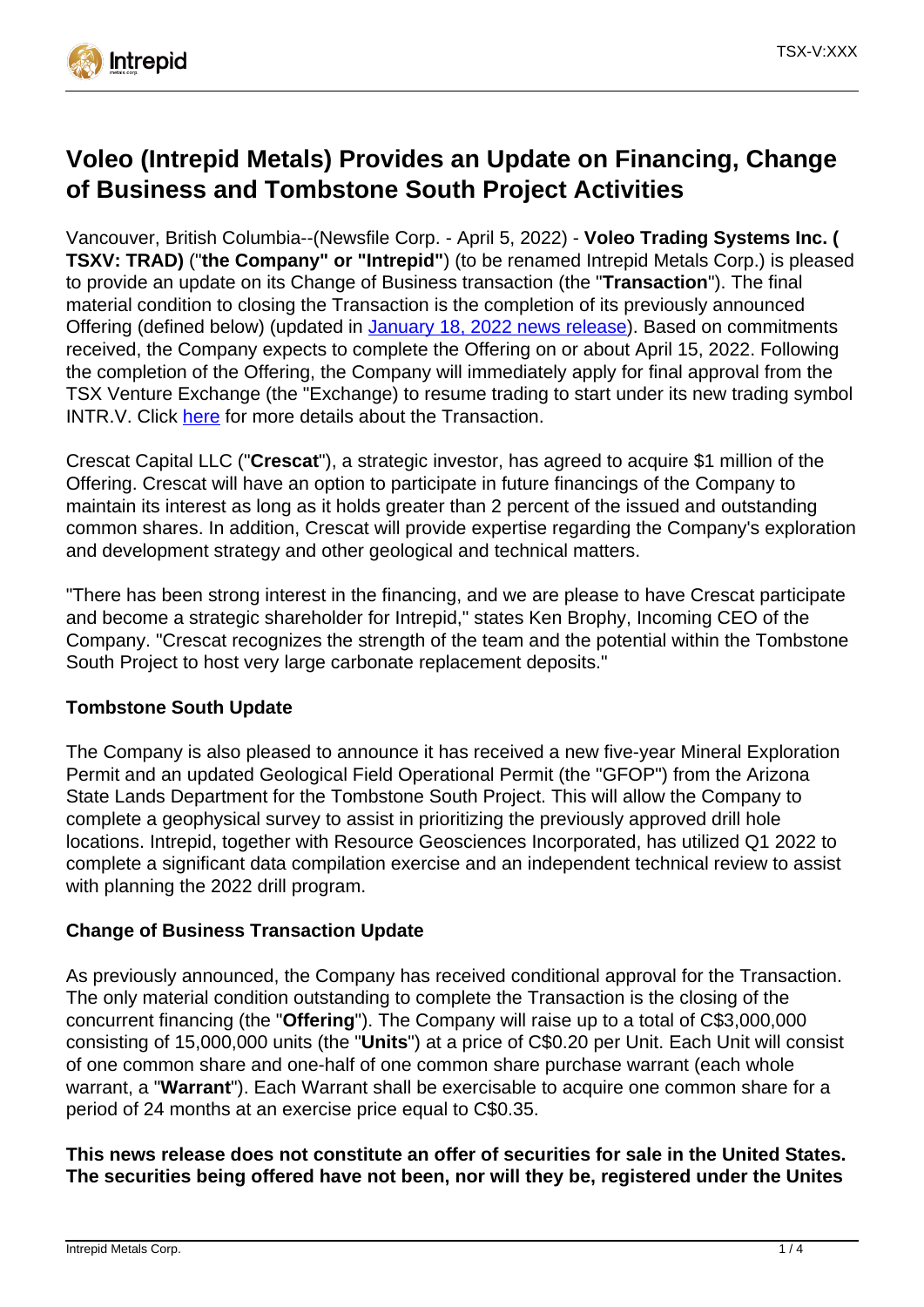

**States Securities Act of 1933, as amended, and such securities may not be offered or sold within the United States absent U.S. registration or an applicable exemption from U.S. registration requirements.**

## **About Crescat Capital LLC**

Crescat is a global macro asset management firm headquartered in Denver, Colorado. Crescat's mission is to grow and protect wealth over the long term by deploying tactical investment themes based on proprietary value-driven equity and macro models. Crescat's goal is industry leading absolute and risk-adjusted returns over complete business cycles with low correlation to common benchmarks. Crescat's investment process involves a mix of asset classes and strategies to assist with each client's unique needs and objectives and includes Global Macro, Long/Short and Precious Metals funds.

Crescat is advised by Dr. Quinton Hennigh, its geologic and technical director on investments in gold and silver resource companies. Dr. Hennigh became an economic geologist after obtaining his PhD in Geology/Geochemistry from the Colorado School of Mines. He has more than 30 years of exploration experience with major gold mining firms that include Homestake Mining, Newcrest Mining and Newmont Mining. Recently, Dr. Hennigh founded Novo Resources Corp., and is currently serving as Co-Chairman. Among his notable project involvements are First Mining Gold's Springpole gold deposit in Ontario, Kirkland Lake Gold's acquisition of the Fosterville gold mine in Australia, the Rattlesnake Hills gold deposit in Wyoming, and Lion One's Tuvatu gold project on Fiji, among many others.

#### **Additional Information**

Trading in the common shares of the Company on the Exchange will remain halted until such times as the requirements of the Exchange are met.

Completion of the Transaction is subject to a number of conditions, including but not limited to, Exchange acceptance and if applicable, disinterested shareholder approval. Where applicable, the Transaction cannot close until the required shareholder approval is obtained. There can be no assurance that the transaction will be completed as proposed or at all.

Investors are cautioned that, except as disclosed in the management information circular or filing statement to be prepared in connection with the Transaction, any information released or received with respect to the Transaction may not be accurate or complete and should not be relied upon. Trading in the securities of Voleo Trading Systems Inc. should be considered highly speculative.

The TSX Venture Exchange Inc. has in no way passed upon the merits of the proposed transaction and has neither approved nor disapproved the contents of this news release.

#### **About Voleo Trading Systems Inc./Intrepid Metals Corp.**

For more information on the Company please visit [www.intrepidmetals.com](https://www.newsfilecorp.com/redirect/BNkGyu0yQJ)

## **ON BEHALF OF THE VOLEO BOARD**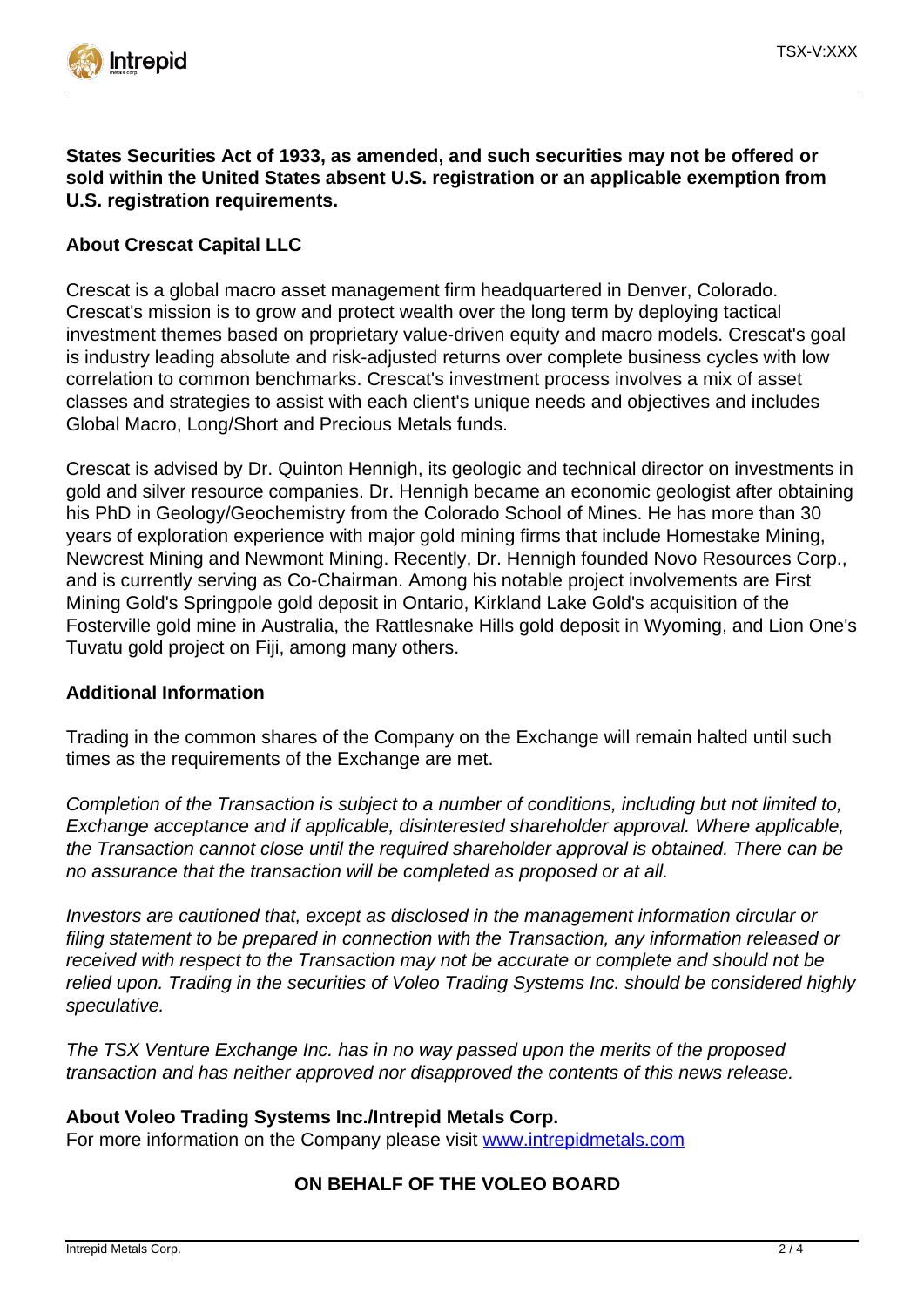

## **"Mark Morabito" Chair**

For further information please contact:

Investor Relations +1-604-681-8030 [investor.relations@myvoleo.com](mailto:investor.relations@myvoleo.com)

## **Cautionary Note Regarding Forward-Looking Information**

Certain statements contained in this release constitute forward-looking statements and forwardlooking information (collectively referred to herein as "forward-looking statements") within the meaning of applicable Canadian securities laws. Such forward-looking statements relate to: (i) removal of conditions relating to the completion of the Transaction; (ii) completion of the Offering; and (iii) receipt of TSXV approval of the Transaction.

All statements other than statements of historical fact may be forward-looking statements. Such forward-looking statements are often, but not always, identified by the use of words such as "anticipate", "budget", "plan", "estimate", "expect", "forecast", "may", "will", "project", "potential", "intend", "could", "might", "should", "believe" and similar expressions. These statements involve known and unknown risks, uncertainties and other factors that may cause actual results or events to differ materially from those anticipated in such forward-looking statements. Intrepid believes the expectations reflected in those forward-looking statements are reasonable but no assurance can be given that these expectations will prove to be correct and such forwardlooking statements included in this release should not be unduly relied upon. These forwardlooking statements speak only as of the date of this release, or as of the date specified in the documents incorporated by reference into this release, as the case may be.

With respect to forward-looking statements contained in this release, Intrepid has made assumptions regarding, among other thing: the accuracy, reliability and applicability of Intrepid's business model; the impact of COVID-19 on Intrepid's operations; the ability of Intrepid to implement its business plan as intended; the legislative and regulatory environments of the jurisdictions where Intrepid carries on business; the impact of competition; and the availability of financing to execute the business plan. Intrepid has included the above summary of assumptions and risks related to forward-looking statements provided in this release in order to provide investors with a more complete perspective on Intrepid's current and future operations and such information may not be appropriate for other purposes.

Readers are cautioned that the foregoing lists of factors are not exhaustive and it would be unreasonable to rely on any such forward-looking statements and information as creating any legal rights, that the statements and information are not guarantees and may involve known and unknown risks and uncertainties, and that actual results may differ (and may differ materially) and objectives and strategies may differ or change from those expressed or implied in the forward-looking statements or information as a result of various factors. Except as required by applicable securities laws, Intrepid is not under any duty and do not undertake any obligation to publicly update or revise any forward-looking statements after the date of this release.